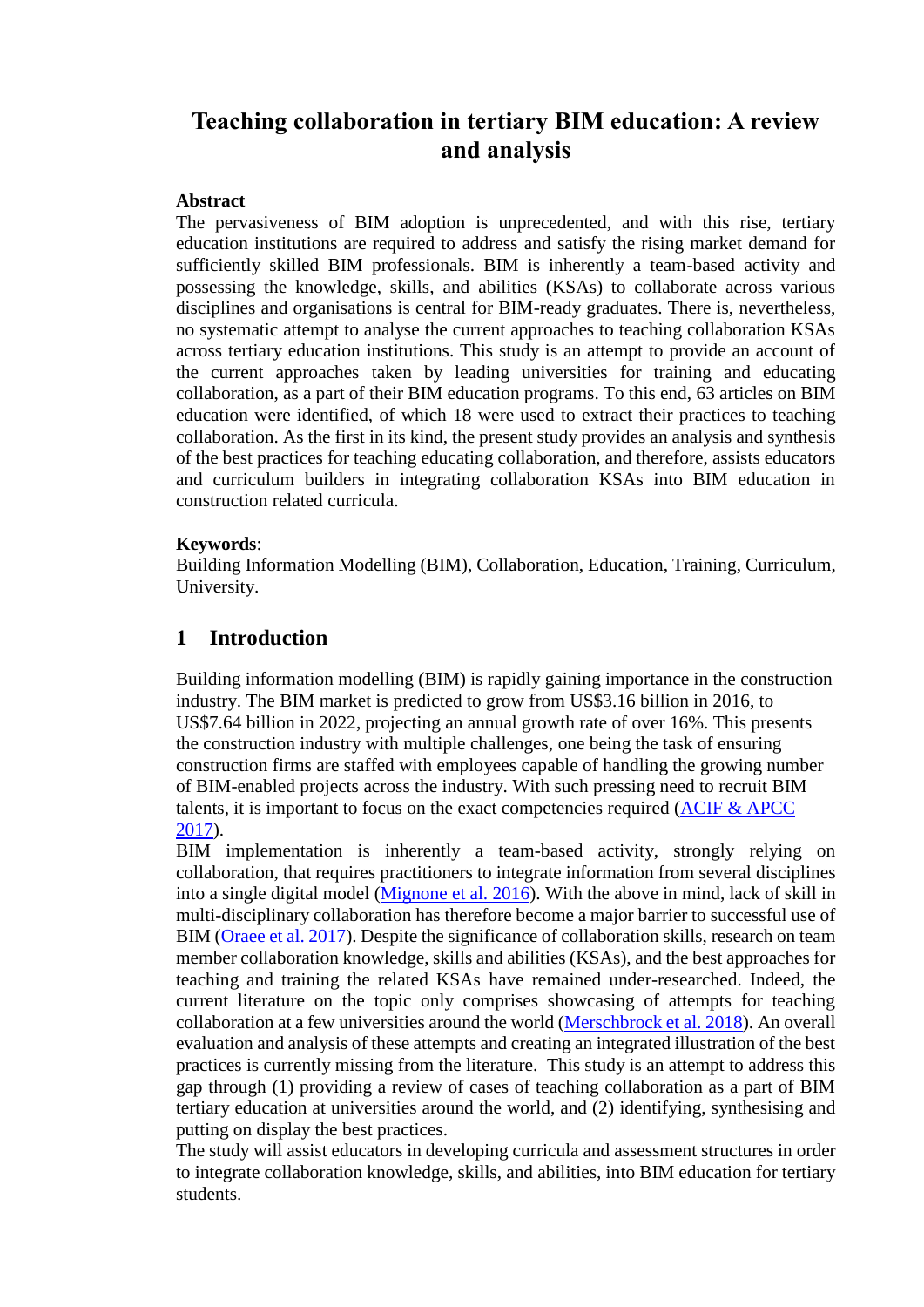# **2 Literature Review**

#### **2.1 BIM: The crucial role of collaboration**

There is consensus in the industry that BIM is a useful tool, and as such, its wider adoption in the industry is needed (ACIF  $&$  APCC 2017). BIM has applications in almost every stage of the life cycle, such as design visualisation, code compliance, clash detection, energy simulation, quantity take off, procurement management, scheduling, site management, site safety and facilities management, among others [\(Mignone et al. 2016\)](#page-8-0). The creation of a BIM model is an inherently multidisciplinary activity that requires effective collaboration and information exchange between all stakeholders involved during the life cycle of the building [\(Merschbrock et al. 2018\)](#page-8-2).

Collaboration for the construction context is defined as "a non-adversarial team based environment, where through the early involvement of key members and the use of the correct contract, everyone understands and respects the input of others and their role and responsibilities." [\(Hughes, Williams & Ren 2012, p. 365\)](#page-7-1) Implementing BIM in the absence of effective collaboration is described as merely 'scratching the surface.' [\(Mignone et al. 2016\)](#page-8-0). The challenge of making multiple disciplines and organisations collaborate with each other is a major impediment to harnessing the potentials of BIM. With this in mind, problems facing BIM-enabled projects in maintaining collaboration and corresponding remedial solutions have become an active field of research [\(Merschbrock et al. 2018\)](#page-8-2), and a wide range of factors are identified as the enablers of collaboration in BIM-enabled projects [\(Mignone et al. 2016\)](#page-8-0).

From a contractual perspective, [Olatunji \(2011\)](#page-8-3) argued that traditional notions of responsibility and the conventional legal structure dominating BIM-enabled projects hinder collaboration. A wide range of studies, however, attempted to enhance collaboration through the use of more effective collaboration technologies [\(Merschbrock](#page-8-2)  [et al. 2018\)](#page-8-2). Despite the extensive availability of effective collaboration tools, the problem of collaboration on BIM-enabled projects is far from being resolved. According to [Emmitt and Ruikar \(2013, p. 107\)](#page-7-2) "It is therefore not so much a technological issue as it is a human behaviour one." With this in mind, many investigators (Becerik-Gerber, Ku [& Jazizadeh 2012;](#page-7-3) [Pikas, Sacks & Hazzan 2013;](#page-8-4) [Sacks & Pikas 2013\)](#page-8-5) suggested the incorporation of the principles of collaboration into tertiary BIM education programs. This insight was acknowledged by the world of practice, where a lack of training and BIM skill in university graduates is still treated as a major limitation to BIM implementation  $(ACIF & APCC 2017)$ . This resulted in attempts towards including collaboration within the tertiary BIM education is several institutions. A brief description of the theoretical grounds of such attempts is presented next.

#### **2.2 Collaboration in tertiary BIM education**

Communication, trust, good faith, and mutual support are prerequisites of collaboration. These underscore the interdependence of systems, culture, and individual attitudes in enabling collaboration in the workplace [\(Merschbrock et al. 2018\)](#page-8-2). [Oraee et al. \(2017\)](#page-8-1) argued that factors such as the 'Task'—the nature of the work being performed— and 'Actors'—the skills and knowledge of the individuals involved—are indispensable to effective collaboration in BIM-enabled projects. These insights are echoed by studies asserting that conflicts encountered during collaboration largely stem from interactions between competing priorities of individual, project and organisation [\(Dossick & Neff](#page-7-4)  [2010\)](#page-7-4). These further highlight the crucial role of individuals in establishing collaboration [\(Merschbrock et al. 2018;](#page-8-2) [Mignone et al. 2016\)](#page-8-0).

Effective collaboration therefore is rooted in an understanding of the role of other disciplines and an ability to manage interactions between different disciplines [\(Merschbrock et al. 2018\)](#page-8-2). This is independent of the technical knowledge and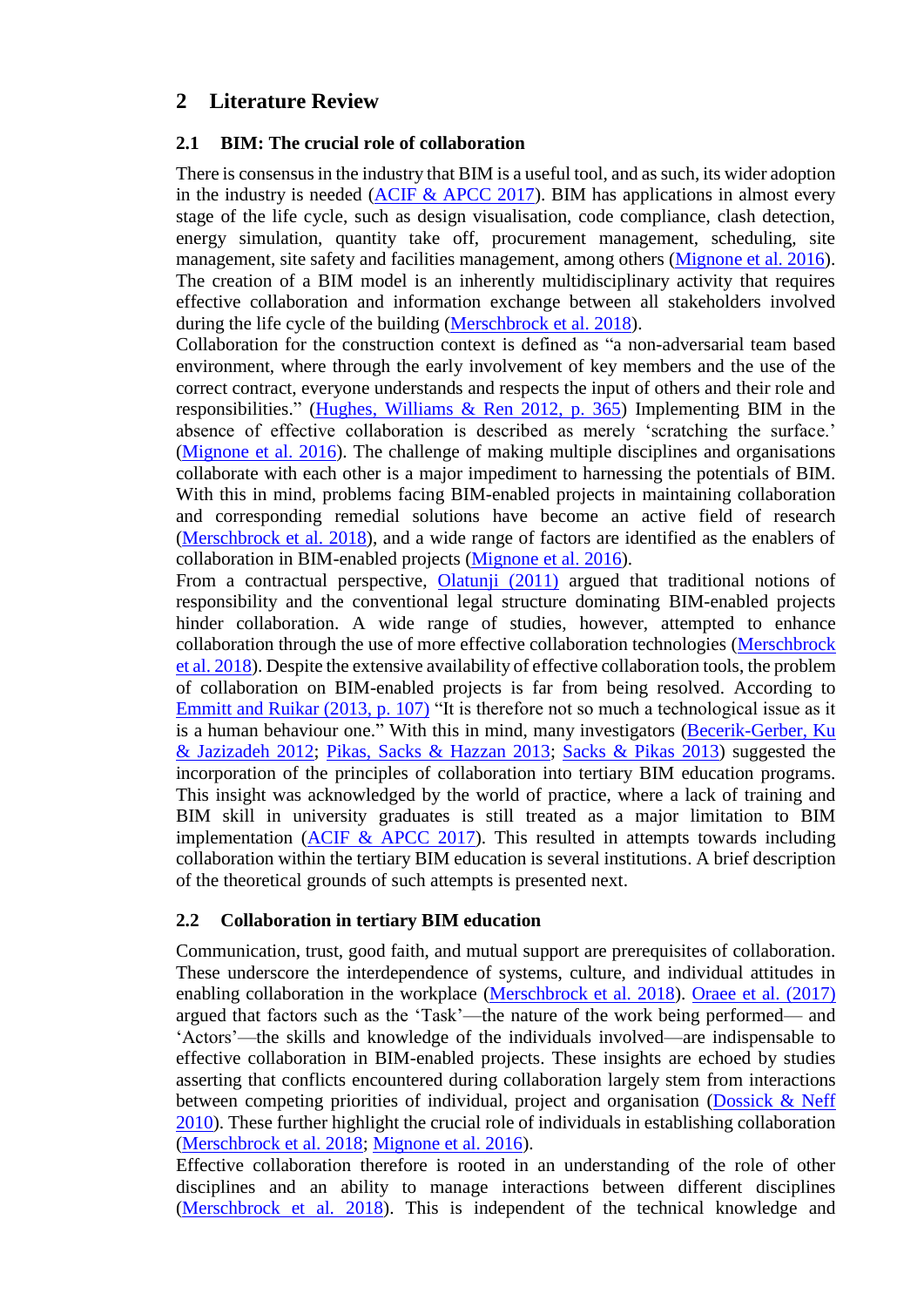emphasises the need for including teamwork and collaboration KSAs among the learning outcome for tertiary BIM education [\(Adamu & Thorpe 2016;](#page-7-5) [Becerik-Gerber, Ku &](#page-7-3)  [Jazizadeh 2012\)](#page-7-3).

# **3 Research Methods**

The objectives of the present study necessitates identifying the concepts, reviewing the related literature and analysing the studies related to the topic. All these objectives are deemed in accordance with the capabilities of systematic review method. For this analysis, a 3-staged systematic review approach is considered, as illustrated in Figure 1. This entails the process of identifying: (1) studies discussing BIM education, (2) studies that describe BIM education in tertiary education, (3) studies that discuss collaboration in BIM education at tertiary education.



Figure 1. Research design and procedure

The data are obtained by running a keyword search on the Scopus database with the keywords: building information modelling, BIM, BIM education, and collaboration. Scopus is selected given its wider coverage and its quick turnaround in indexing new studies, a point argued by [Oraee et al. \(2017\).](#page-8-1) The search process results in identifying a pool of 358 studies discussing various aspects of BIM education. In the second stage, and after this broad search, these papers are further analysed upon satisfying the below criteria:

- They feature a case study of one or multiple courses taught in a tertiary education institution.
- The case study features use or discussion of BIM in the course
- The course involved team based work, or discussed collaboration more broadly.

As a result, 63 relevant studies that discuss BIM education in tertiary education in particular are filtered out. In the final stage, these studies are then analysed to identify pedagogical aspects or course structure elements that contribute to the learning of collaboration KSAs by the students (18 studies). Positive contributions are identified based on evaluations, or inferred based on the outcomes and limitations. The best practices among these are highlighted and discussed. The emphasis is on practices that are easily reproducible and contribute to the fundamental collaboration KSAs.

# **4 From the literature to findings**

The 18 papers identified as the now available literature on teaching collaboration in tertiary BIM education are tabulated in the Appendix. The content analysis of these studies revealed that the best practices identified can be presented under 4 broad categories, as illustrated in Table 1.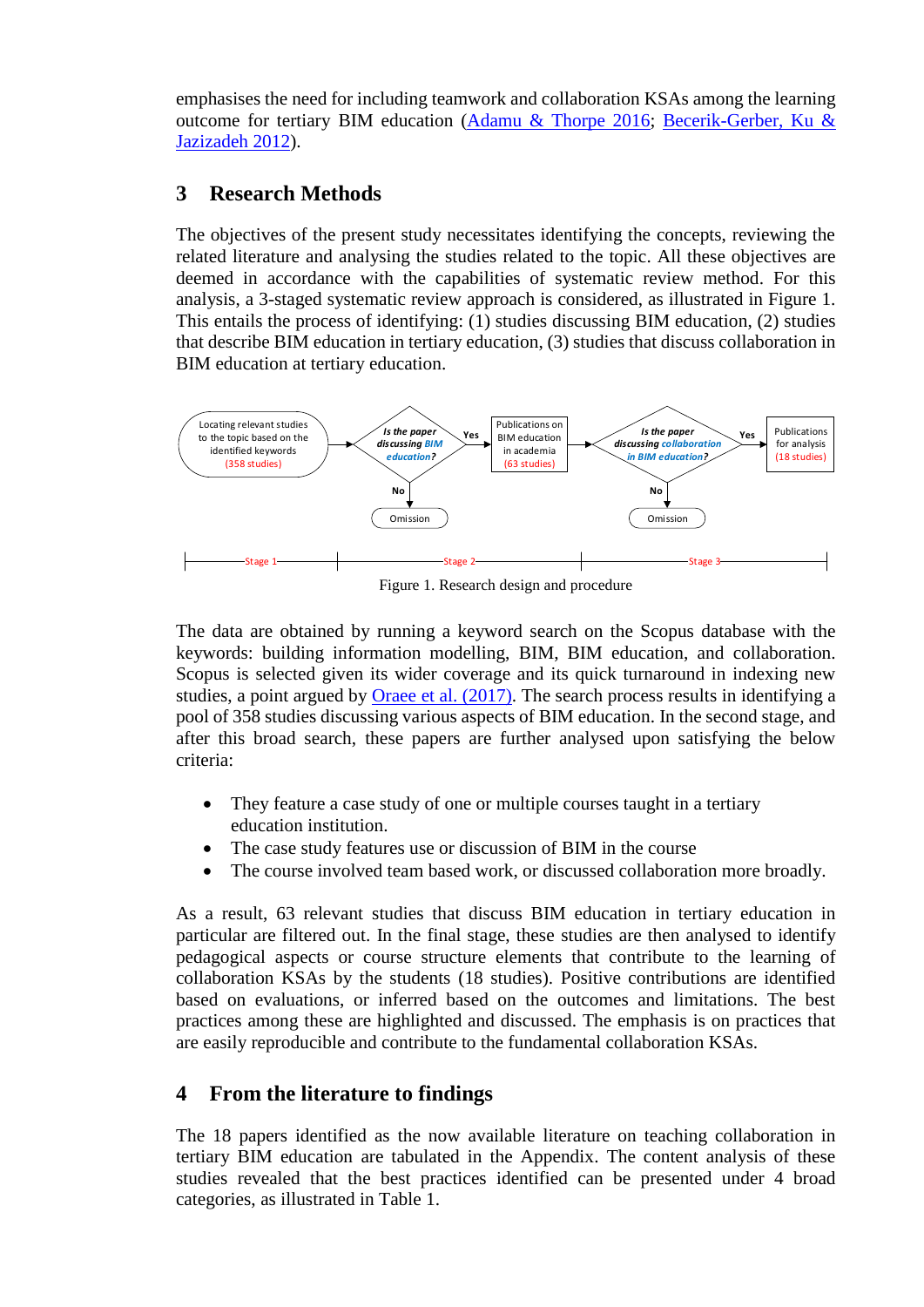| Category               | Best practice                        | Papers ID |
|------------------------|--------------------------------------|-----------|
|                        | Project based learning               | $1 - 18$  |
| Instructional approach | Industry mentors                     | 2,4,7,8   |
|                        | Standards, tools and documentation   |           |
|                        | Team building exercises              |           |
|                        | Self-Analysis tools                  | 5         |
|                        | Complementary construction knowledge | $1 - 18$  |
| Prerequisites          | Familiarity with BIM                 | $1 - 18$  |
|                        | Readiness evaluation                 | 10        |
| Marking and evaluation | <b>Technical deliverables</b>        | $1-18$    |
|                        | Peer evaluation                      | 2,7       |
| Feedback               | Industry jurors                      | 13,14     |
|                        | Student feedback                     | 1,2,3,5,6 |

#### Table 1: The best practices in identified studies (see the Appendix for details)

### **4.1 Instructional approach**

The instructional approach covers the method of delivery, the deliverables, the resources provided to students, and the interactions between them and their instructors. In selecting these, it is important to focus on whether the approach will give students an insight into the challenges and the conflicts associated with working collaboratively, and whether it will give them a framework within which to resolve those conflicts. It is not sufficient to organise students in a team, give them a task to perform and allow them to work on it. Moreover, instructional features must also highlight the reciprocal interactions between students' technical skills and soft skills. The main dimensions related to instructional features are discussed below.

#### *4.1.1 Project based learning and task selection*

As illustrated in Table 2, all 18 studies support Project Based Learning (PBL) and Team Based Learning (TBL) as their primary instructional approach. Under PBL, students are assigned a task (single large project or a series of smaller projects) that is to be completed over the duration of the course. Collaboration learning is classified under Bloom's taxonomy as an affective educational domain, and therefore, the experiential learning model can be an appropriate method to teach collaboration skills (Bloom, College  $\&$ [Examiners 1964\)](#page-7-6). In the context of collaboration education however, this means that students need to possess the required domain knowledge necessary to complete the project (this is discussed further in subsection [4.2.1\)](#page-5-0). The complexity and the information requirements of the task therefore play a crucial role. This was highlighted by [Solnosky,](#page-8-6)  Parfitt and Holland (2015), in comparing the learning outcomes in a capstone project with different types of tasks assigned over various iterations of one course. They find that the course outcomes are best when the task assigned to students has the following characteristics.

- The case comes from a live project with a professionally produced request for proposal.
- The students don't have access to completed design, and are required to generate alternatives for the design.
- The case requires unique and interdependent deliverables from all team members.

Due to the volume of effort required to effectively complete such a task, many universities opt to include it as a capstone project, conducted with students in their final year, typically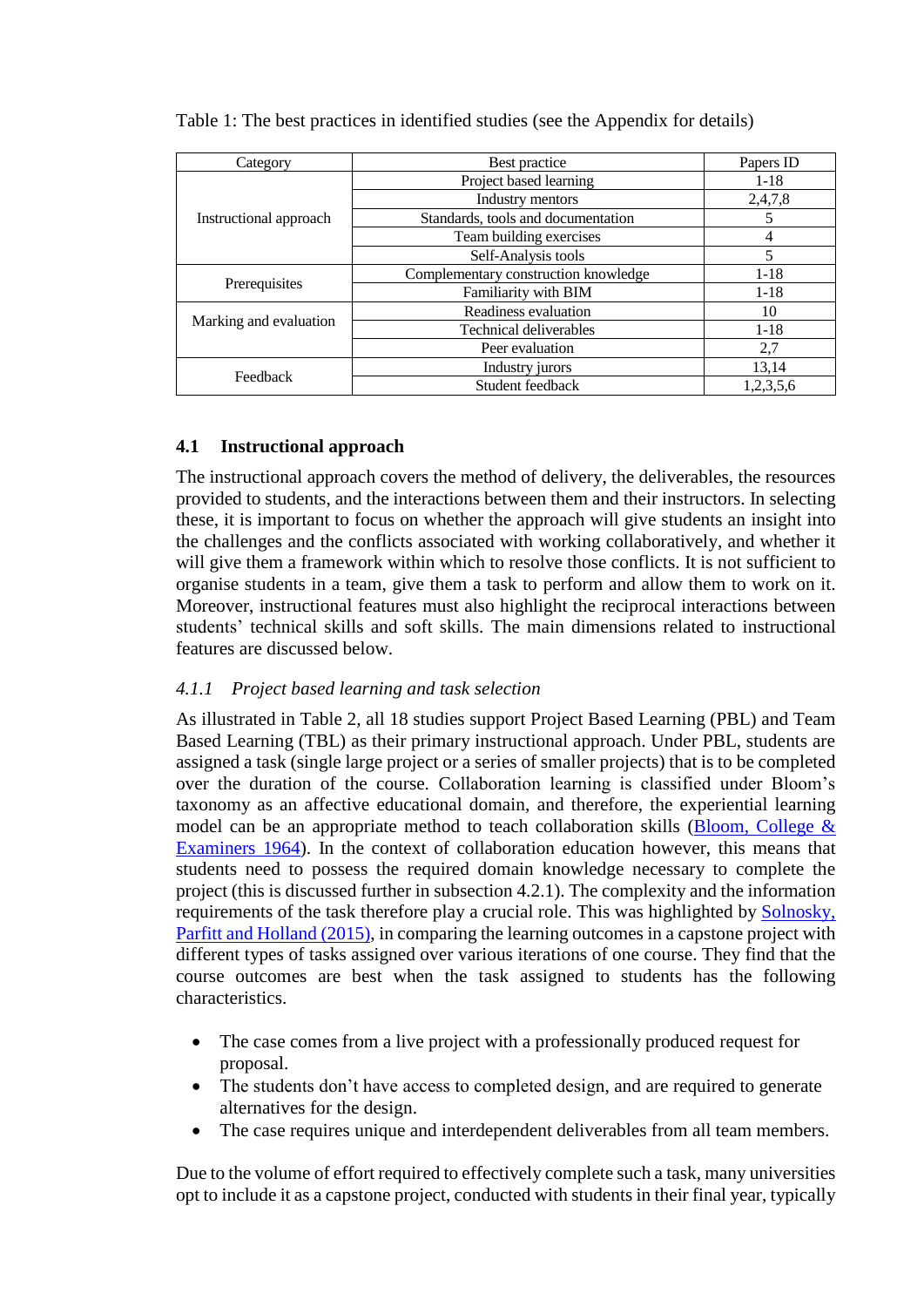as standalone final project with little to no other coursework alongside them [\(Zhang, Xie](#page-9-0)   $&$  Li 2017). Students that engaged with a collaborative task as a part of regular coursework suggested reduced success in collaboration, including challenges with scheduling and time management between competing priorities (Ghosh, Parrish  $\&$ [Chasey 2015;](#page-7-7) [Wang & Leite 2014;](#page-9-1) [Wu & Luo 2016\)](#page-9-2). The coursework based exercises also require less complex projects and rigidly-defined scope of work in the interest of time.

#### *4.1.2 Industry mentors*

In the PBL methodology, the role of instructors is one of guiding and facilitating the process, rather than teaching the domain knowledge. When students are simulating a design or planning exercise in a BIM enabled environment they need access to mentors that can guide them on both the technical and workflow related challenges that arise. Mentors that work in the industry or are otherwise actively engaged with workplace practices can ground the process in the current standard and even help the students exceed those standards [\(Mathews 2013\)](#page-8-7). Industry mentors also increase student engagement and increase their confidence in their practical skills.

#### *4.1.3 Standards, tools, and documentation*

Collaboration relies on all participants having similar expectations of communications and workflow so following a standardised framework can be a remedial solution. Students can bring awareness and familiarity with such standards into the industry and improve practices within their organisations after graduation. As an example, [Adamu and Thorpe](#page-7-5)  (2016) emphasise the importance of training graduates to be versed with the BS1192 series.

Collaboration tools for BIM include both technologies, like data sharing platforms, and management tools like the Dependency Structure Matrix [\(Pektaş 2014\)](#page-8-8). Mandating the use of an organisational tool like the DSM helps students understand how their tasks fit into the overall building life cycle. The deliverables should also include documentation of the collaboration and the tools used. This can take the form of meeting minutes [\(Wang](#page-9-1)  [& Leite 2014\)](#page-9-1), progress reports [\(Wu & Luo 2016\)](#page-9-2), regular posts on a discussion board [\(Mathews 2013\)](#page-8-7), or simply giving access to the instructor to the work-in-progress files [\(Zhao et al. 2015\)](#page-9-3). This type of documentation is a form of group processing and encourages cooperation and positive outcomes.

#### *4.1.4 Team building exercises*

A formal team building process prior to the commencement of the project supports the building of trust and group identity. Team building exercises are essentially structured interactions where team members can introduce themselves, express their roles and preferences and understand the preferences of their team [\(Korsgaard, Brodt & Sapienza](#page-8-9)  [2005\)](#page-8-9). As an example, [McCuen and Pober \(2016\)](#page-8-10) began their project work with an 8 hour intensive introductory session, where teams were assigned, introduced through team building exercises, and then asked to work together to set standards to share information and define platforms for communication and co-ordination. The students identified this as one of the critical factors to project success.

#### *4.1.5 Self-analysis tools*

Alongside group processing, individual students must also be supported in reflecting on their own collaborative behaviours. Self-analysis tools like an emotional intelligence test [\(Zhao et al. 2015\)](#page-9-3) or reflective assignments [\(Mathews 2013\)](#page-8-7) do not directly contribute to the deliverable in the short term, but in the long term are important to adjust behaviour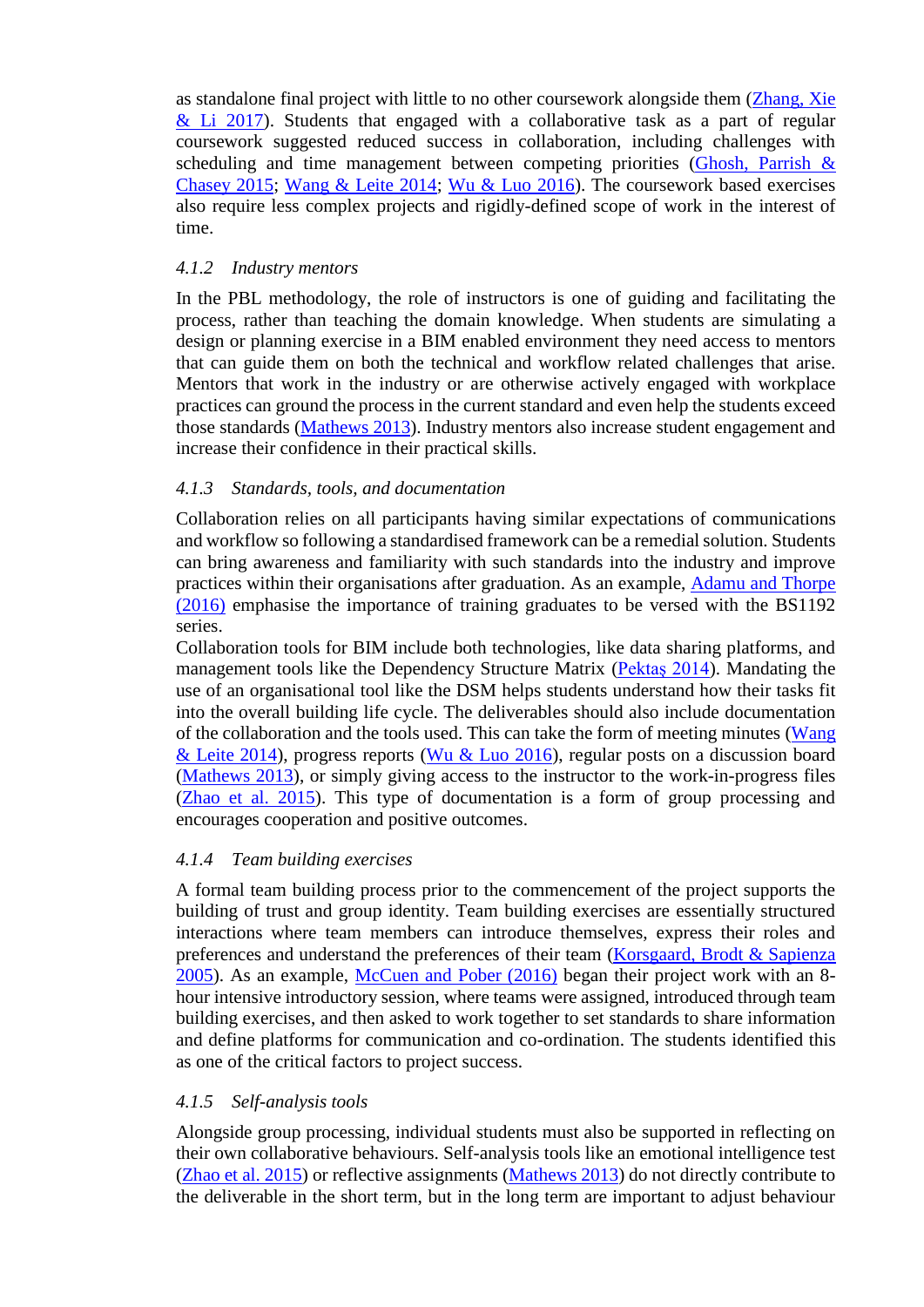and improve their overall affect [\(Coleman & Voronov 2003\)](#page-7-8). These tools can also be used to support underperforming team members and address their individual challenges.

# **4.2 Prerequisites**

In this context, prerequisites focus on the competencies that student need prior to starting a collaborative BIM project.

# <span id="page-5-0"></span>*4.2.1 Complementary construction knowledge*

Teaching collaboration is only effective when complementary domain knowledge exists in the team, namely, every member of the team has a unique role and expertise on some dimension of construction knowledge [\(Latane, Williams & Harkins 1979\)](#page-8-11). The exception to this is when students are collaborating on a cross course project, as attempted by [Wu](#page-9-2)  and Luo (2016). In this case, students on each project team were learning a different set of technical knowledge and applying it to the collaborative group project. The primary challenge in this case was logistics, for both the students and instructors.

# *4.2.2 Familiarity with BIM tools*

Skill in BIM is slightly different in this context. As all participants will be expected to prepare some elements of the BIM model it is possible to introduce BIM alongside collaborative coursework, however better learning outcomes are seen when participants already have a level of familiarity with BIM methodology [\(Mathews 2013\)](#page-8-7). [Bozoglu](#page-7-9)  (2016) addressed this by organising a workshop on the basics of BIM with an industry partner at the start of the coursework. Subsequently, the students will engage in colearning and support team members with lower skills [\(Becerik-Gerber, Ku & Jazizadeh](#page-7-3)  [2012\)](#page-7-3).

# **4.3 Marking and evaluation**

The marking and evaluation practices suggested here are those used in previous studies in order to enhance the quality of output, make students accountable to each other and the task.

# *4.3.1 Readiness evaluation*

Prior to starting the task, instructors can administer a 'Readiness Assessment Test' (RAT) to both individuals and the team  $(Zhang, Wu & Li 2018)$ . The purpose is to evaluate the understanding of the task scope, context and team characteristics. This evaluation ensures that all the key elements of the task have been understood equally by all participants.

# *4.3.2 Technical deliverables*

Any project-based task includes some technical deliverables that students are expected to produce. The quality of the technical deliverable is the ultimate objective of the exercise for marking and evaluation purposes.

# *4.3.3 Peer Evaluation*

Peer evaluation helps instructors assess if individuals contribute to their tasks and pay attention to peer accountability. Being on a group with a 'social loafer' is a universal experience. When individual contributions in a group project are not apparent, certain individuals will not contribute to the project expecting that their lack of productivity will be compensated for by other team members. This phenomenon is minimised when individuals are accountable to their peers and have tangible negative consequences to a lack of contribution [\(Latane, Williams & Harkins 1979\)](#page-8-11). Peer evaluation can take the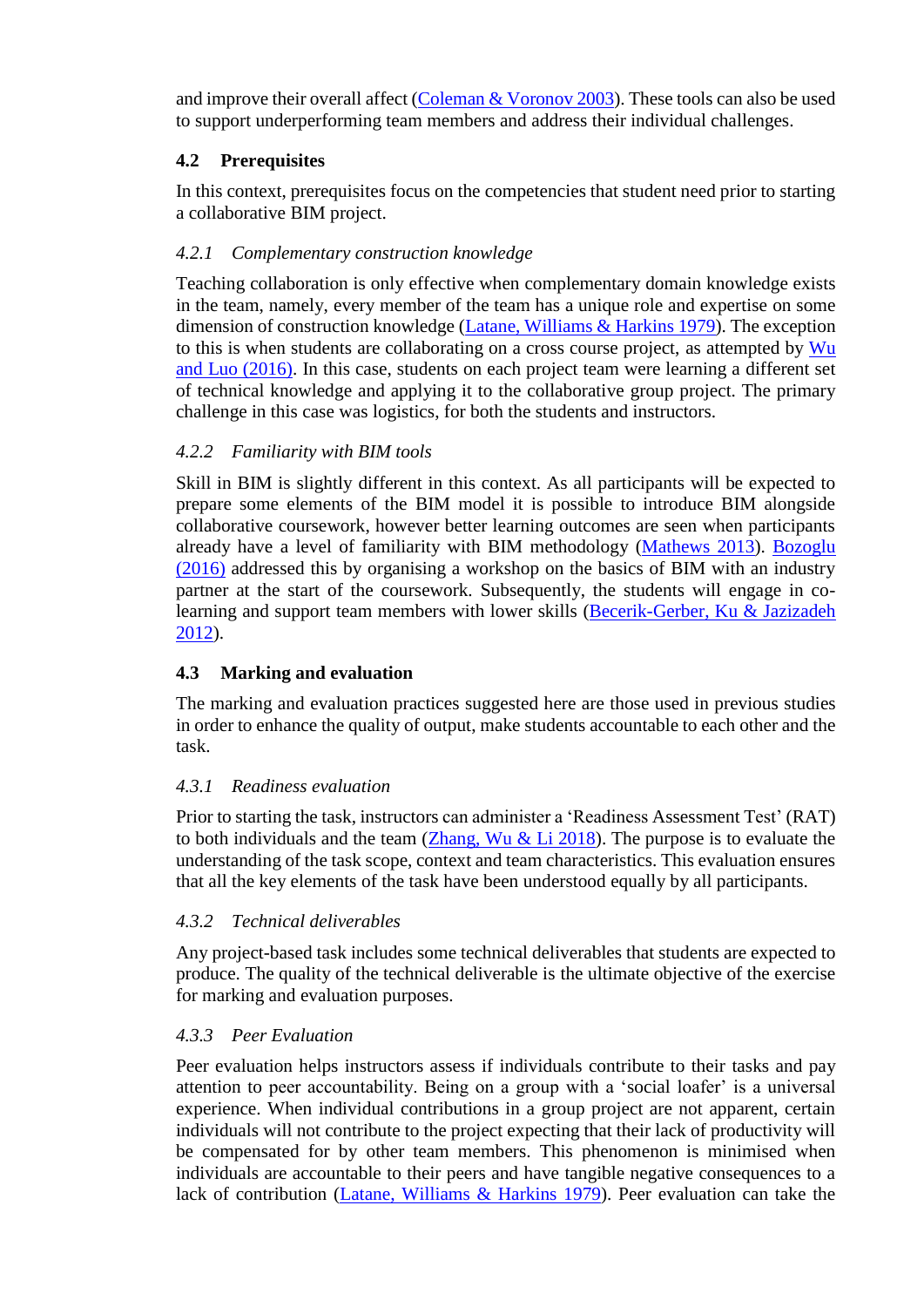form of standardised tool like surveys [\(Becerik-Gerber, Ku & Jazizadeh 2012;](#page-7-3) [Solnosky,](#page-8-6)  [Parfitt & Holland 2015\)](#page-8-6).

### **4.4 Feedback**

Data collection is necessary for modifying the course structure on multiple iterations, as well as for complying with industry requirements. This can be achieved by integrating feedback from industry and students.

### *4.4.1 Industry jurors*

According to project-based learning pedagogy, the outcome of a student project should be shared with the professional community for feedback as well as to share any insight offered by the findings of the project [\(Leite 2016\)](#page-8-12). Inviting jurors from the industry to comment on students' projects is the best approach towards these goals. It has the advantage of increasing student engagement as well as giving them an opportunity to network with potential future employers [\(Solnosky, Parfitt & Holland 2014\)](#page-9-5).

### *4.4.2 Student feedback*

Most university systems already incorporate student feedback within the curriculum building process. For collaboration teaching based on project-based learning, however, the importance increases as every iteration of the course will be unique with specific challenges. Student feedback helps identify these challenges in order to tackle with them.

# **5 Conclusion**

This study is unique as it is the first one providing a review of studies on teaching collaboration within BIM education. This is through identifying 12 best practices in the realm of BIM collaboration education. Many of these practices can be applied to any project-based learning within the construction context. The best practices identified are focused on ensuring that students see the collaboration process as positively contributing to the quality of their output. As collaboration teaching still relies on experimental approaches, the process must be managed to avoid students deeming the act of working in a team as inherently negative and inconvenience. The best practices provided here are invaluable in addressing this objective. The biggest barrier to teamwork in the learning process is the conflict between collaboration learning outcomes and the technical deliverables of the project. In the absence of appropriate guidance and management, the deliverables interfere with the collaboration learning and prevent the students from taking advantage of the process. Another major issue is a lack of clarity on what constitutes collaboration KSAs for individuals. There has been an attempt in this paper to frame those KSAs in terms of collaboration tools, standards and self-awareness. This is, however, limited and warrants further investigation to identify what teachable characteristics an effective collaborator in the construction industry requires.

The research is limited by the reliance on published papers, the lack of consistency in the type of data available across papers, and the limited papers from universities outside the USA. The papers reviewed are all in English and may exclude relevant research in other languages. This limits the generalisability of the findings, and the effectiveness of some of these practices may be affected by cultural differences. The assessment of best practices is partly subjective. Further research can include a comparative study between collaboration learning outcomes across universities where some of these practices are implemented versus students not trained in collaboration through these techniques. As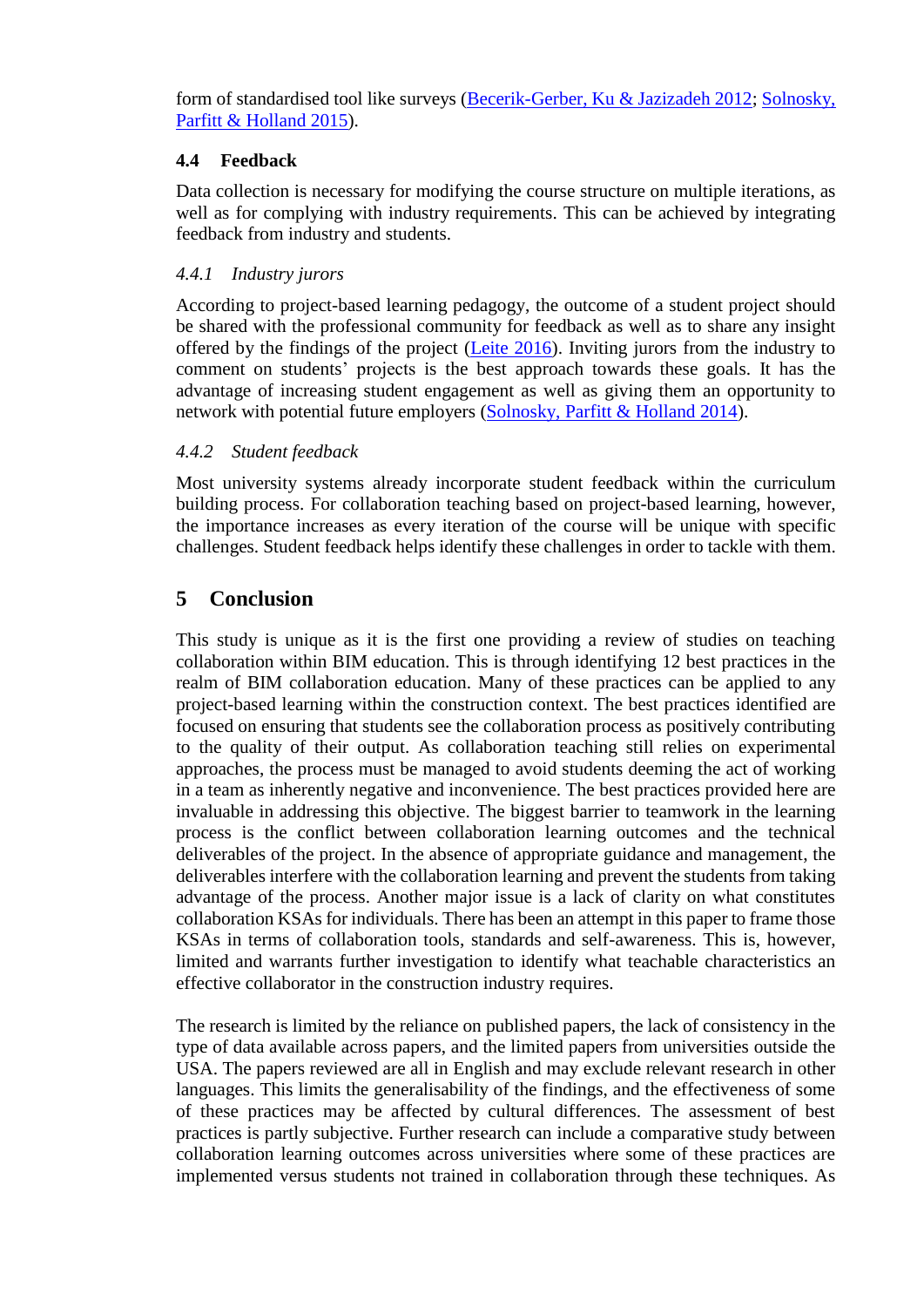discussed earlier, more research is also needed to identify the key collaboration KSAs in BIM.

# **References**

<span id="page-7-0"></span>ACIF & APCC 2017, *BIM Knowledge and Skills Framework*, Australian Construction Industry Forum (ACIF) and Australasian Procurement and Construction Council (APCC), Canberra, ACT, Australia.

<span id="page-7-5"></span>Adamu, ZA & Thorpe, T 2016, 'How universities are teaching bim: A review and case study from the UK', *Journal of Information Technology in Construction*, vol. 21, pp. 119-39.

<span id="page-7-12"></span>Ahn, YH, Cho, C-S & Lee, N 2013, 'Building information modeling: Systematic course development for undergraduate construction students', *Journal of Professional Issues in Engineering Education and Practice*, vol. 139, no. 4, pp. 290-300.

<span id="page-7-3"></span>Becerik-Gerber, B, Ku, KH & Jazizadeh, F 2012, 'BIM-Enabled Virtual and Collaborative Construction Engineering and Management', *Journal of Professional Issues in Engineering Education and Practice*, vol. 138, no. 3, pp. 234-45.

<span id="page-7-6"></span>Bloom, BS, College, Co & Examiners, U 1964, *Taxonomy of educational objectives*, vol. 2, Longmans, Green New York.

<span id="page-7-9"></span>Bozoglu, J 2016, 'Collaboration and coordination learning modules for BIM education', *Journal of Information Technology in Construction*, vol. 21, pp. 152-63.

<span id="page-7-8"></span>Coleman, PT & Voronov, M 2003, 'Power in groups and organizations', *International handbook of organizational teamwork and cooperative working*, pp. 229-54.

<span id="page-7-10"></span>Dossick, CS, Homayouni, H & Lee, G 2015, 'Learning in global teams: BIM planning and coordination', *International Journal of Automation and Smart Technology*, vol. 5, no. 3, pp. 119-35.

<span id="page-7-4"></span>Dossick, CS & Neff, G 2010, 'Organizational divisions in bim-enabled commercial construction', *Journal of Construction Engineering and Management*, vol. 136, no. 4, pp. 459-67.

<span id="page-7-2"></span>Emmitt, S & Ruikar, K 2013, *Collaborative design management*, Routledge, London

<span id="page-7-7"></span>Ghosh, A, Parrish, K & Chasey, AD 2015, 'Implementing a Vertically Integrated BIM Curriculum in an Undergraduate Construction Management Program', *International Journal of Construction Education and Research*, vol. 11, no. 2, pp. 121-39.

<span id="page-7-11"></span>Gnaur, D, Svidt, K & Thygesen, M 2015, 'Developing students' collaborative skills in interdisciplinary learning environments', *International Journal of Engineering Education*, vol. 31, no. 1 (B), pp. 257-66.

<span id="page-7-1"></span>Hughes, D, Williams, T & Ren, Z 2012, 'Differing perspectives on collaboration in construction', *Construction Innovation*, vol. 12, no. 3, pp. 355-68.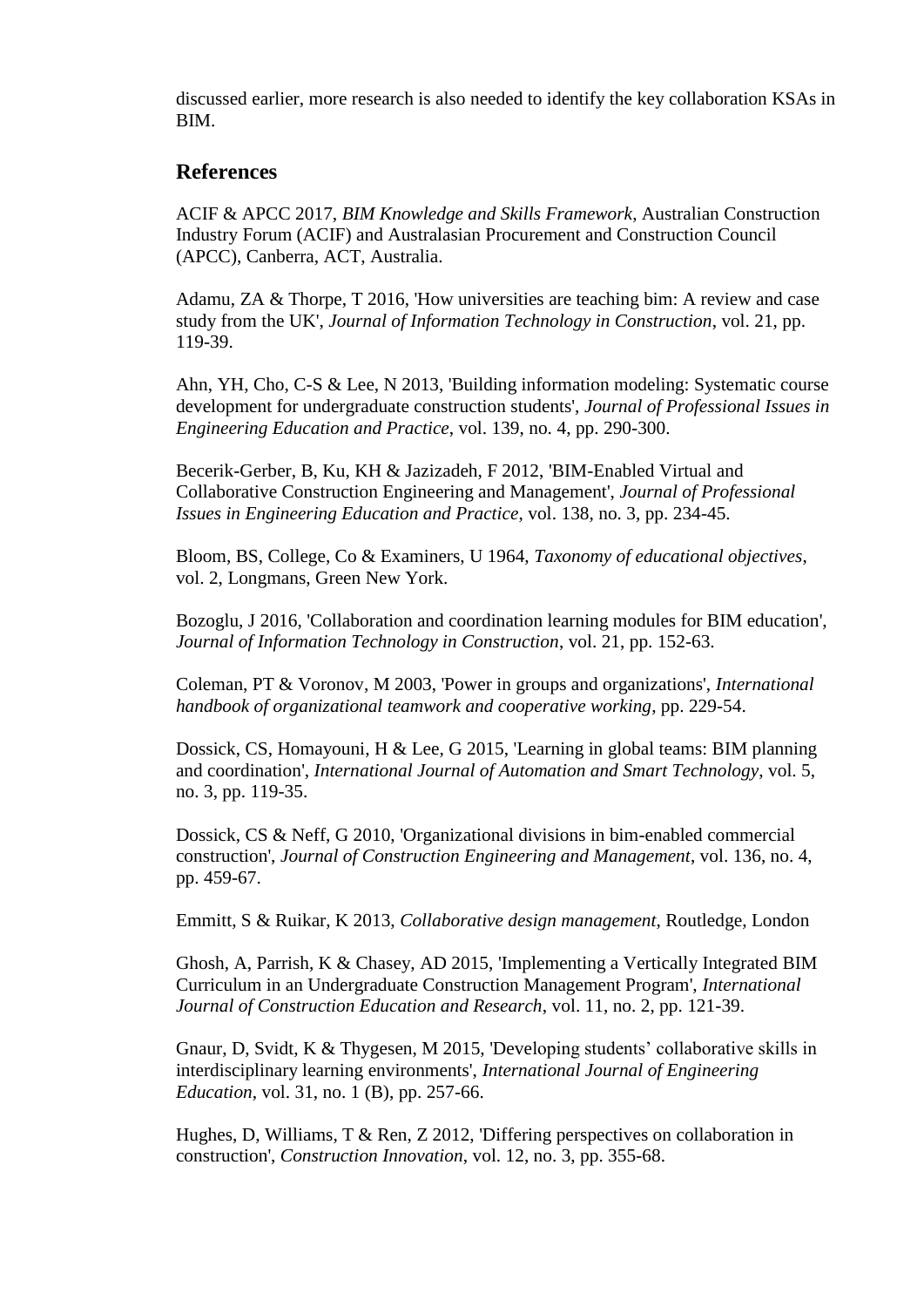<span id="page-8-9"></span>Korsgaard, MA, Brodt, SE & Sapienza, HJ 2005, 'Trust, Identity and Attachment', *The essentials of teamworking*, p. 37.

<span id="page-8-11"></span>Latane, B, Williams, K & Harkins, S 1979, 'Many hands make light the work: The causes and consequences of social loafing', *Journal of personality and social psychology*, vol. 37, no. 6, p. 822.

<span id="page-8-12"></span>Leite, F 2016, 'Project-based learning in a building information modeling for construction management course', *Journal of Information Technology in Construction*, vol. 21, pp. 164-76.

<span id="page-8-7"></span>Mathews, M 2013, 'BIM collaboration in student architectural technologist learning', *Journal of Engineering, Design and Technology*, vol. 11, no. 2, pp. 190-206.

<span id="page-8-10"></span>McCuen, T & Pober, E 2016, 'Process and structure: Performance impacts on collaborative interdisciplinary team experiences', *Journal of Information Technology in Construction*, vol. 21, pp. 177-87.

<span id="page-8-2"></span>Merschbrock, C, Hosseini, MR, Martek, I, Arashpour, M & Mignone, G 2018, 'Collaborative Role of Sociotechnical Components in BIM-Based Construction Networks in Two Hospitals', *Journal of Management in Engineering*, vol. 34, no. 4, p. 05018006.

<span id="page-8-0"></span>Mignone, G, Hosseini, MR, Chileshe, N & Arashpour, M 2016, 'Enhancing collaboration in BIM-based construction networks through organisational discontinuity theory: a case study of the new Royal Adelaide Hospital', *Architectural Engineering and Design Management*, vol. 12, no. 5, pp. 333-52.

<span id="page-8-3"></span>Olatunji, OA 2011, 'A preliminary review on the legal implications of BIM and model ownership', vol. 16, pp. 687-96.

<span id="page-8-1"></span>Oraee, M, Hosseini, MR, Papadonikolaki, E, Palliyaguru, R & Arashpour, M 2017, 'Collaboration in BIM-based construction networks: A bibliometric-qualitative literature review', *International Journal of Project Management*, vol. 35, no. 7, pp. 1288-301.

<span id="page-8-8"></span>Pektaş, ŞT 2014, 'The layered dependency structure matrix for managing collaborative design processes', *Open House International*, vol. 39, no. 1, pp. 26-35.

<span id="page-8-4"></span>Pikas, E, Sacks, R & Hazzan, O 2013, 'Building Information Modeling Education for Construction Engineering and Management. II: Procedures and Implementation Case Study', *Journal of Construction Engineering and Management*, vol. 139, no. 11, pp. [http://dx.doi.org/10.1061/\(ASCE\)CO.943-7862.0000765,](http://dx.doi.org/10.1061/(ASCE)CO.943-7862.0000765) 05013002.

<span id="page-8-5"></span>Sacks, R & Pikas, E 2013, 'Building Information Modeling Education for Construction Engineering and Management. I: Industry Requirements, State of the Art, and Gap Analysis', *Journal of Construction Engineering and Management*, vol. 139, no. 11, p. 04013016.

<span id="page-8-6"></span>Solnosky, R, Parfitt, MK & Holland, R 2015, 'Delivery methods for a multi-disciplinary architectural engineering capstone design course', *Architectural Engineering and Design Management*, vol. 11, no. 4, pp. 305-24.